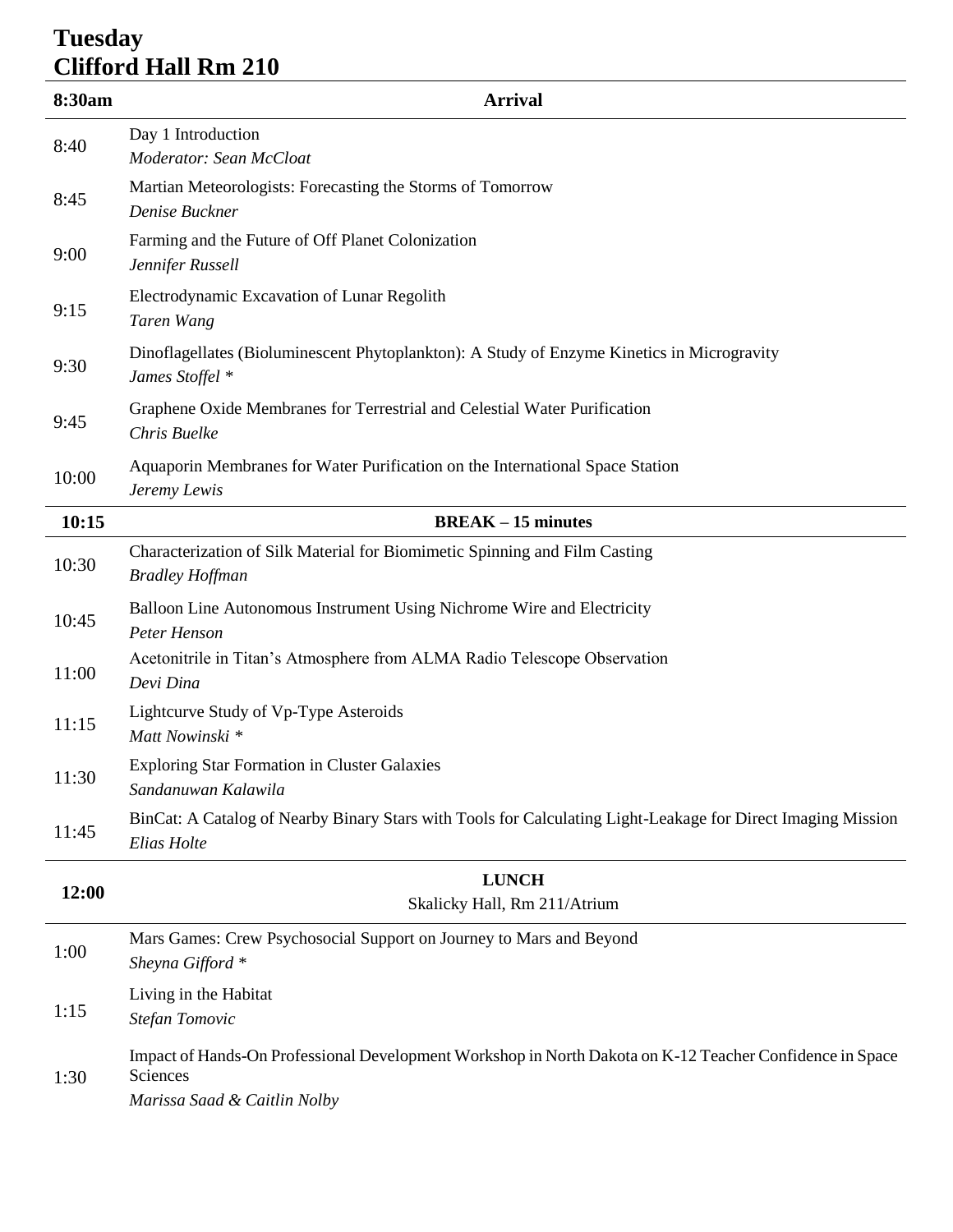| 2:00 | $BREAK - 15$ minutes                                                                                                                                                                                     |  |
|------|----------------------------------------------------------------------------------------------------------------------------------------------------------------------------------------------------------|--|
| 2:15 | The Importance of a Liquid Cooled Garment for Extravehicular Activity<br>Kayla Daniels                                                                                                                   |  |
| 2:30 | Development of Remotely Operated Sensor based Greenhouse for Planetary Habitat Research<br>Fnu Anamika                                                                                                   |  |
| 2:45 | Benefits of Indoor Houseplant for Toxic Air Removal in Living Module of ILMAH at UND<br>Rakesh Ravishankar                                                                                               |  |
| 3:00 | Cosmic Sheep Counting Complications During Mission IV<br>Joseph Clift                                                                                                                                    |  |
| 3:15 | Testing Executive Function Memory with Different Repeated Measures Learning Techniques Experiment using<br>Disk-Transfer Tasks<br>Terry Rector, with Travis Nelson, Rakesh Ravishankar, and Joseph Clift |  |
| 3:30 | $BREAK - 15$ minutes                                                                                                                                                                                     |  |
| 3:45 | Live Presentation                                                                                                                                                                                        |  |
|      | from                                                                                                                                                                                                     |  |
|      | <b>Crew Members of ILMAH Mission V</b>                                                                                                                                                                   |  |